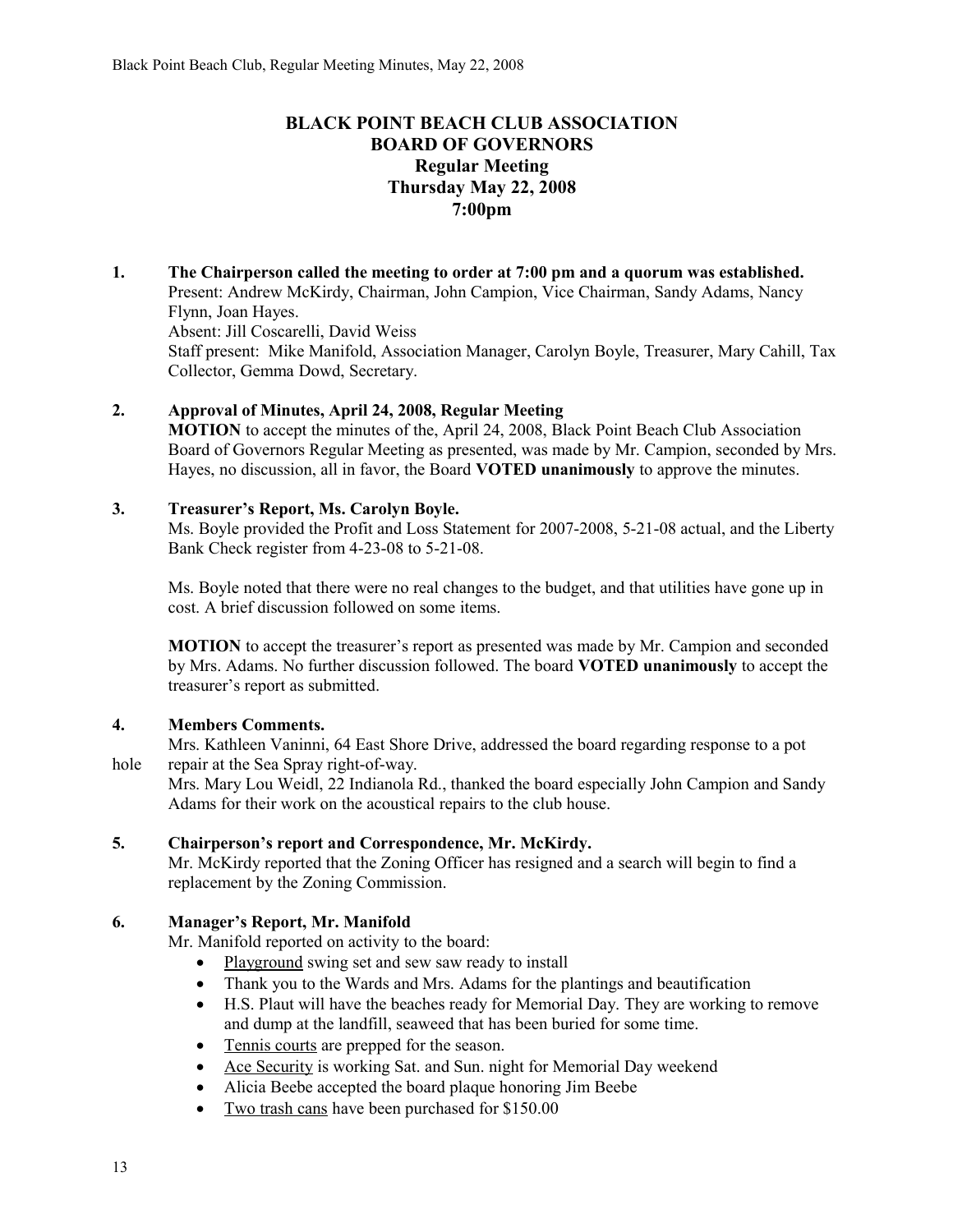- Women's Club president, Debbie Evans and Mike will meet to communicate any Women's club issues or concerns for the new year.
- Chuck Casey is working on repair and painting of the beach benches.
- Chuck has done basic cleanup around the point and has mulched the clubhouse beds
- Kayak Dock: John and Mike met with Jeff Wetermeyer from the D.E.P. regarding the kayak dock, who said the only costs would be a \$525 application fee and the cost of two newspaper postings. Jeff said there were no requirements for a hearing or anything else beyond the normal requirements of a typical homeowner. Mike will obtain costs for a new walkway and dock to meet D.E.P. requirements and report back to the board.
- Some discussion followed this report with questions from the board regarding parking along East Shore Dr. during a recent event; request for Chuck Casey to review the Sea Spray right of way for the next meeting and beach cleaning and rock removal.

# **7. Tax Collector's report, Mrs. Cahill**

Some collection of back taxes has been made. Mrs. Cahill explained the process of a multiple lien collection, resulting in a combined service fee, saving Black Point money. Mrs. Hayes was thanked for creating the spreadsheet form that will be used.

### **8. Committee Reports**

#### 1. Administration.

Policy manual was distributed to board members, who are asked to pass the copy on to their successors.

#### 2. Capital Improvements

Acoustical improvements in the clubhouse have been completed. Mr. Campion and Mrs. Adams reported on the work done by Lussier Development. The results are aesthetically pleasing and well done. Sandy suggested a memo be added to the clubhouse policy to prevent any accidental decoration/damage to the acoustical tiles. The notices should be posted near the panels. Some discussion followed.

#### 3. Social

Movies on the beach this summer, Joan mentioned they are looking for a data projector and sound system to support events.

Bonfires are planned in July and August

Fall Social is planned, last year was well attended.

### **9. OLD Business**,

1. Final Plans for the Annual Meeting were discussed including assistance to the process from members and the board.

#### **NEW Business,**

1. Future Agenda Items

a. Charter Revision. If the membership approves going forward on the charter revision, Mr. McKirdy addressed a time frame and a process to appoint a commission and receive information back in August to present findings at the annual Informational Meeting. There was some discussion.

#### b. Zoning Appointments.